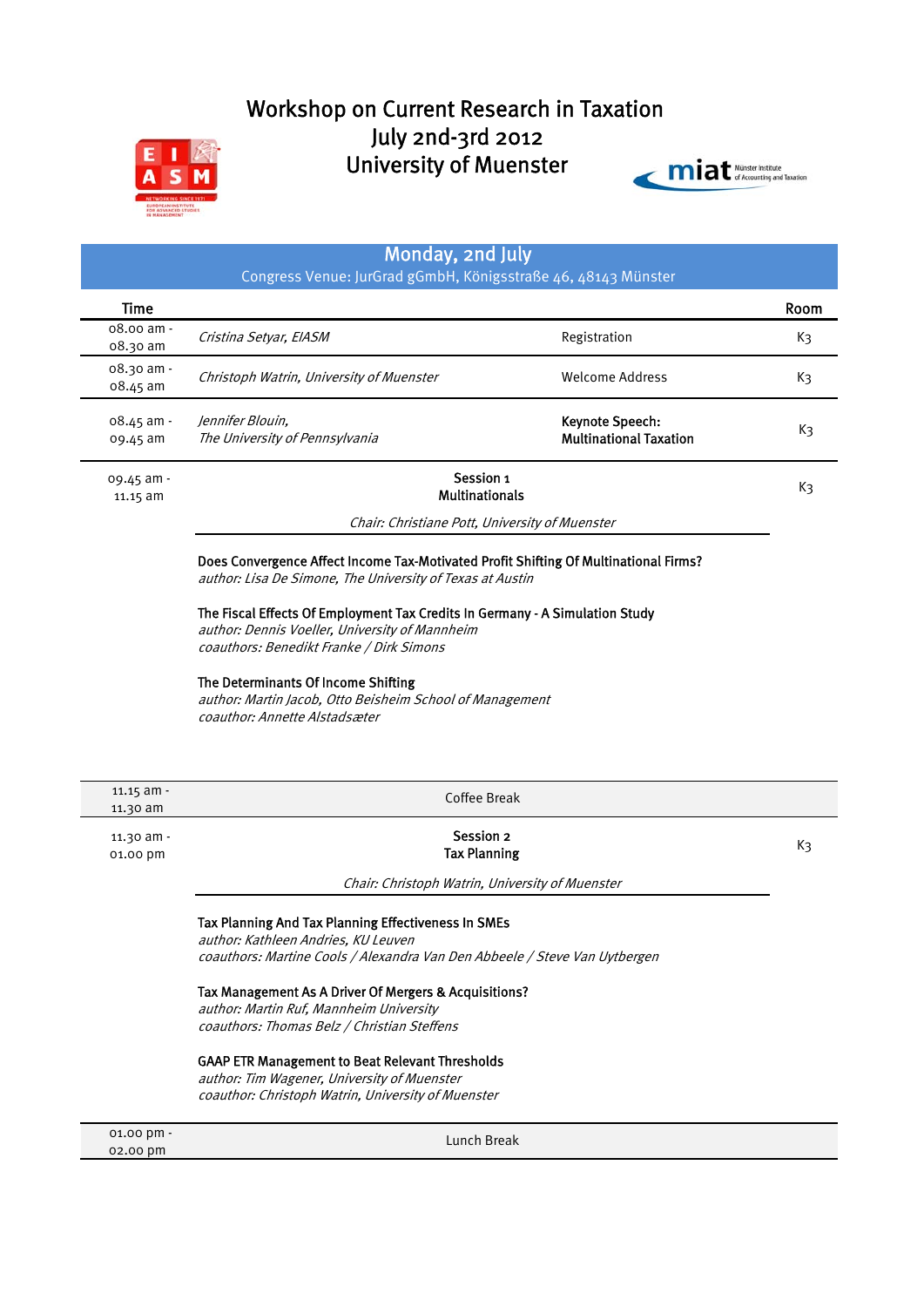## 03.30 pm K3 Tax Compliance and Tax Aggressiveness Session 3

Chair: Andreas Oestreicher, University of Goettingen

## The Influence Of The Perception Of Tax Complexity In Portuguese Tax Compliance: Tax Agents And Tax Administration Perspectives

author: Ana Clara Borrego, Higher School of Management and Technology of Polytechnic Institute of Portalegre coauthors: Cidália Maria M. Lopes / Carlos Ferreira

## Tax Avoidance And CSR. An Empirical Investigation On Italian Listed Firms

author: Elisabetta Mafrolla, University of Foggia coauthors: Claudio Nigro / Miriam Petracca

#### Collateral, Debt Capacity And Tax Aggressiveness: Evidence From Real Estate Shocks

author: Petya Platikanova, Ramon Llull University

| 03.30 pm -<br>04.00 pm | Coffee Break                                                                                                                                                                                                                                                                                                                                                                                                              |    |
|------------------------|---------------------------------------------------------------------------------------------------------------------------------------------------------------------------------------------------------------------------------------------------------------------------------------------------------------------------------------------------------------------------------------------------------------------------|----|
| 04.00 pm-<br>05.30 pm  | Session 4<br><b>Issues in International Taxation</b>                                                                                                                                                                                                                                                                                                                                                                      | Kз |
|                        | Chair: Michael Overesch, Goethe-University Frankfurt                                                                                                                                                                                                                                                                                                                                                                      |    |
|                        | The CCCTB Option<br>author: Andreas Oestreicher, University of Goettingen<br>coauthors: Claudia Keser / Gerrit Kimpel<br>Effects of Austrian Group Taxation on Austria as a Holding Location<br>author: Andrea Gauper<br>Tax Harmonization In The European Union And The Euro-Zone: A<br><b>Multilateral Analysis Of Tax Systems</b><br>author: Sonja Pippin, University of Nevada, Reno<br>coauthor: Mehmet Serkan Tosun |    |
| 06.15 pm-<br>07.30 pm  | Guided City Tour (included in the fee)                                                                                                                                                                                                                                                                                                                                                                                    |    |

 07.30 pmopen end

Dinner (not included in the fee)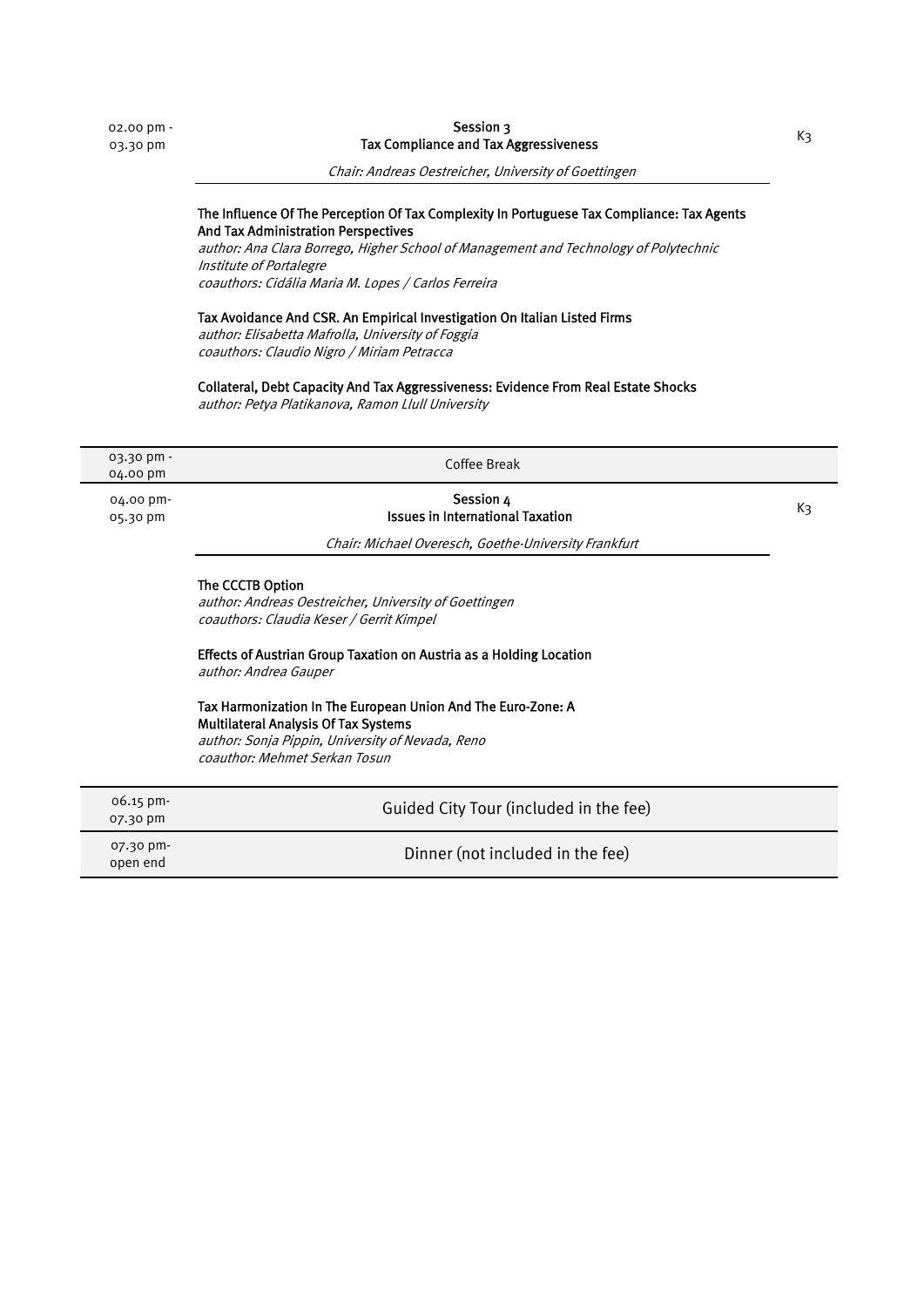# Tuesday, 3rd July

## Congress Venue: JurGrad gGmbH, Königsstraße 46, 48143 Münster

| Time                   |                                                                                                                                                                                                                                                                                                                                           |                                                                                  | Room |
|------------------------|-------------------------------------------------------------------------------------------------------------------------------------------------------------------------------------------------------------------------------------------------------------------------------------------------------------------------------------------|----------------------------------------------------------------------------------|------|
| 08.30 am -<br>09.30 am | John Robinson,<br>The University of Texas at Austin                                                                                                                                                                                                                                                                                       | Keynote Speech:<br><b>Corporate Taxation and</b><br><b>Managerial Incentives</b> | K3   |
| 09.30 am -<br>11.00 am | Session 5<br><b>Capital Markets and Taxation</b>                                                                                                                                                                                                                                                                                          |                                                                                  | K3   |
|                        | Chair: Andreas Oestreicher, University of Goettingen                                                                                                                                                                                                                                                                                      |                                                                                  |      |
|                        | Do Investors Differentially Value Book-Tax Differences Of Income Mobile Firms?<br>author: Bridget Stomberg, The University of Texas at Austin<br>coauthor: Lisa De Simone<br>New Determinants of the Earnings Response Coefficient<br>author: Adrian Kubata, University of Muenster<br>coauthor: Christoph Watrin, University of Muenster |                                                                                  |      |
|                        | Tax-Loss-Selling On The German Stock Market? - An Empirical Examination<br>author: Christoph Engelhard, Technical University Ilmenau<br>coauthor: Gernot Brähler                                                                                                                                                                          |                                                                                  |      |
| 11.00 am -<br>11.30 am | <b>Coffee Break</b>                                                                                                                                                                                                                                                                                                                       |                                                                                  |      |
| 11.30 am -<br>01.00 pm | Session 6<br><b>Taxation and Economics</b>                                                                                                                                                                                                                                                                                                |                                                                                  | K3   |
|                        | Chair: Andreas Oestreicher, University of Goettingen                                                                                                                                                                                                                                                                                      |                                                                                  |      |
|                        | The Impact Of Taxes On Capital Structure Choice In The Presence Of Uncertain Future Profits<br>author: Reinald Koch, University of Goettingen                                                                                                                                                                                             |                                                                                  |      |
|                        | Tax Havens And Strategic Trade Policy - Economic And Legal Implications<br>author: Johannes Becker, University of Muenster<br>coauthor: Geoffrey Loomer                                                                                                                                                                                   |                                                                                  |      |
|                        | Are Tax Payers Affected By The Tax Legislation Concerning Their Date Of Civil Marriage? -<br><b>Empirical Evidence From Germany</b><br>author: Christoph Scholz, Ilmenau University of Technology<br>coauthors: Gernot Brähler / Cornelia Vonderlind                                                                                      |                                                                                  |      |
| 01.00 pm -             |                                                                                                                                                                                                                                                                                                                                           | unah Droob                                                                       |      |

Lunch Break

02.00 pm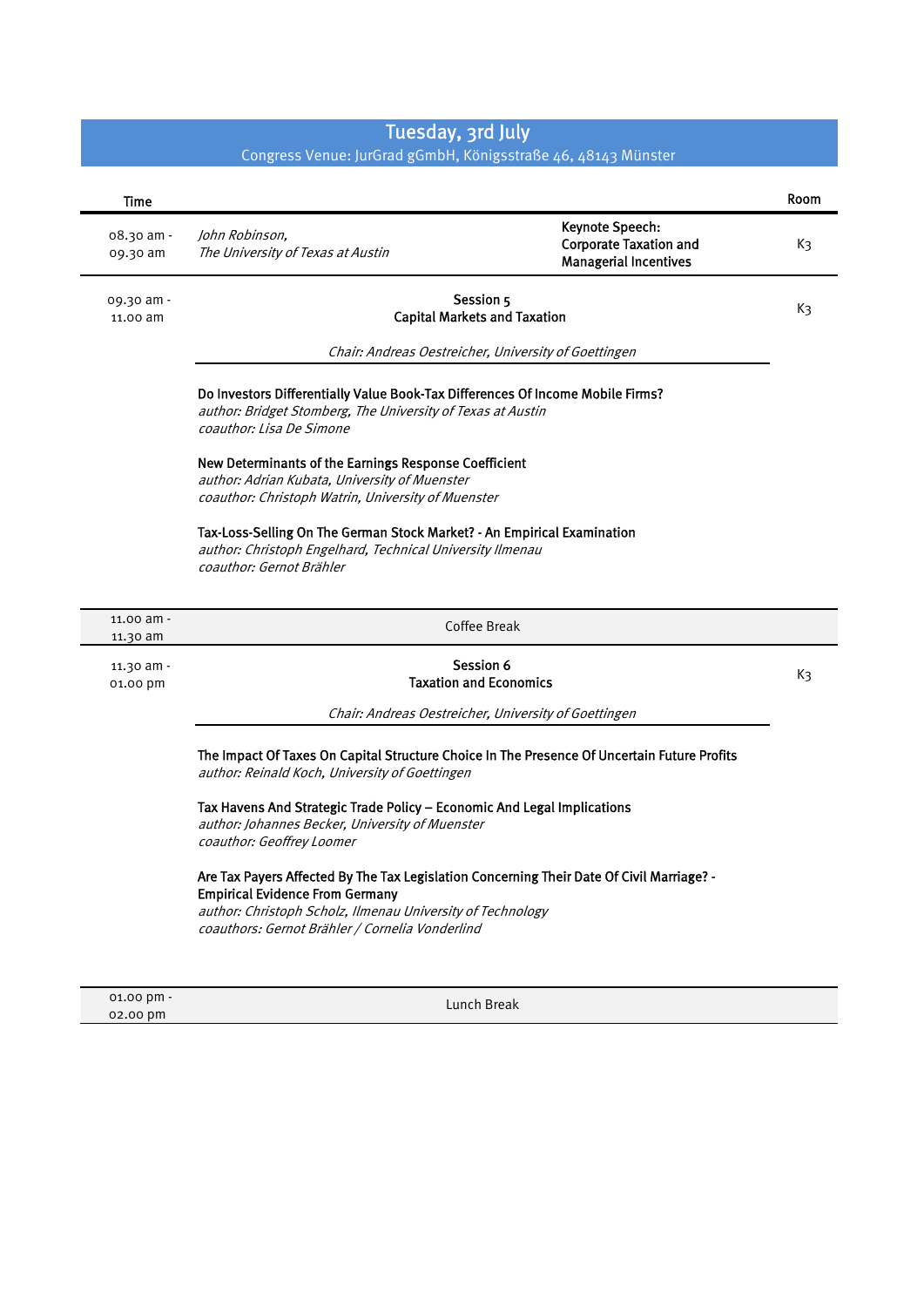## 03.30 pm K3 Taxation and InvestmentsSession 7

#### Chair: Christiane Pott, University of Muenster

## Location Determinants For Investment Modes In Europe

author: Karen Crabbe, Antwerp and Catholic University of Leuven coauthors: Karolien De Bruyne / Bruno Merlevede

## The Impact Of Tax Treaties And Repatriation Taxes On FDI Revisited

author: Michael Overesch, Goethe-University Frankfurt coauthor: Daniel Dressler

## The Effects Of Tax Parameters On The Level Of Investment - An Empirical Analysis

author: Dorothea Vorndamme, University of Goettingen

| $03.30$ pm -<br>04.00 pm          | Coffee Break                                                                                                                                 |    |
|-----------------------------------|----------------------------------------------------------------------------------------------------------------------------------------------|----|
| $04.00 \,\mathrm{pm}$<br>05.00 pm | <b>Session 8</b><br><b>Costs, Risk, and Financial Accounting</b>                                                                             | Kз |
|                                   | Chair: Andreas Oestreicher, University of Goettingen                                                                                         |    |
|                                   | <b>Corporate Risk-Taking Behavior And Accounting Rules</b><br>author: Melanie Steinhoff, University of Muenster<br>coauthor: Johannes Becker |    |

### Reduction Of Administrative Costs By Reducing Financial Reporting Requirements For Sole Traders - Empirical Evidence From Germany

author: Andreas Krenzin, University of Eichstätt-Ingolstadt coauthors: Gernot Brähler / Christoph Scholz